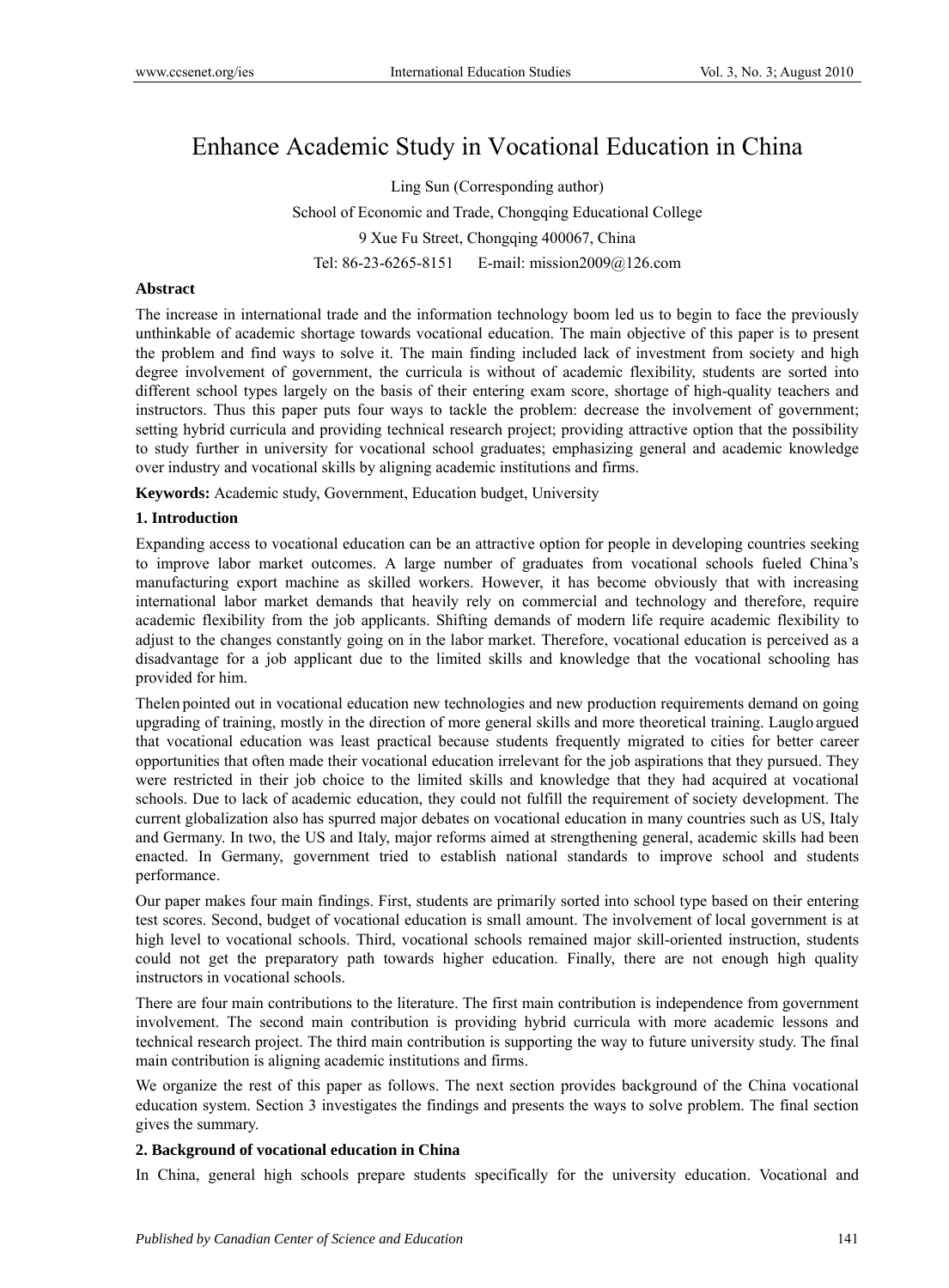technical high schools (henceforth, referred to as vocational schools) provide vocational training with the main objective of imparting specific marketable skills. Their graduates are eligible to participate in the college entrance examinations but not directly to university. Traditionally, only graduates of the elite gymnasium have been admitted to university study. In China students are sorted into different school types largely on the basis of their entering exam score. General high schools attract the highest scoring and talent students, while vocational schools serve the lowest-scoring students.

Figure 1 shows the investment share of total education budget with general high school and vocational school. Vocational education is considered to be more expensive than general education [2].But since 1993 vocational education budget began to be lower than that of general education. In 2004, vocational education budget was only 6.15% of the total amount and 4% lower than that of general education. Lack of fund can not sustain a high quality teacher team especially with high academic level.

## Insert Figure 1 Here

Figure 2 points out the high degree involvement of government. Up till now there are 2590 private vocational schools. They make only 4% share of the total number of vocational schools. The World Bank [6] emphasized the importance of private provisions of vocational education or training due to high costs of provision and the abundance of private providers. The situation in China is contrary.

## Insert Figure 2 Here

## **3. Analysis and Solution**

## *3.1 Further Study for Vocational Education Graduates*

According to the background information, general education which can support further academic study in university is more attractive to Chinese students. Traditionally talent students go to study in university. They can get high score and have the chance to entering general high schools. As the vocational school can not provide the way to university directly, its route seems a dead end. If students in vocational schools have the possibility to go for further study in university, it will not only attract more talent students, but also the vocational schools students will pay more attention to academic study. Thus even if the graduates could not pass the entering exam to university and turn to find jobs, the skill-oriented course with academic education would enable them to land in various jobs.

## *3.2 Hybrid Curricula and Technical Research Project*

Vocational schools provide various courses to students, such as business, computer, fashion design, automotive, travel and welding. However, one factor that most individuals would like to enroll in a certain type of course is its demand status. Both the vocational schools and students ignore that the academic flexibility for the graduates would lead to fit their knowledge and skills to the changing demands of labor market. We suggest the possibility of hybrid curricula and research projects. Vocational school curriculum still can remain mainly "academic" or general. The subjects included mathematics, English, physics and history. Students could take such subjects (some 4-5 hours a week) and yet remain on the preparatory path towards higher education. Research projects can play an important role in vocational education, technique invention and innovation is also a part of the responsibility of vocational schools.

#### *3.3 Less involvement of Government*

The degree of independence of vocational schools from governmental control is another important issue that determines the efficient implementation of vocational education and its beneficial implementation in a country. In china most of vocational schools are public and have strong relationship with government. The government support vocational education less budget since 2001 and it has great impact on the development of vocational schools. It also can not respond to the market change timely and efficiently especially facing high requirement in the fast change of globalization trend. The vocational education should be moving towards more skill and technique oriented instruction. It would be much more efficient to entrust vocational educational and training programs to private providers who would keep track of labor market changes and demands more effectively and would provide more relevant, up-to-date, more academic trainings at their expense, thus freeing significant portion of public money and lessen the impact from decrease of government budget.

## *3.4 Alliance with Academic Institutions and Firms*

Vocational schools are suffering an acute shortage of high-quality teachers especially facing the requirement of academic education. As vocational education budget is not enough, teachers' income is at a low level comparing to that of general high school teachers. Another reason is that vocational education is considered as a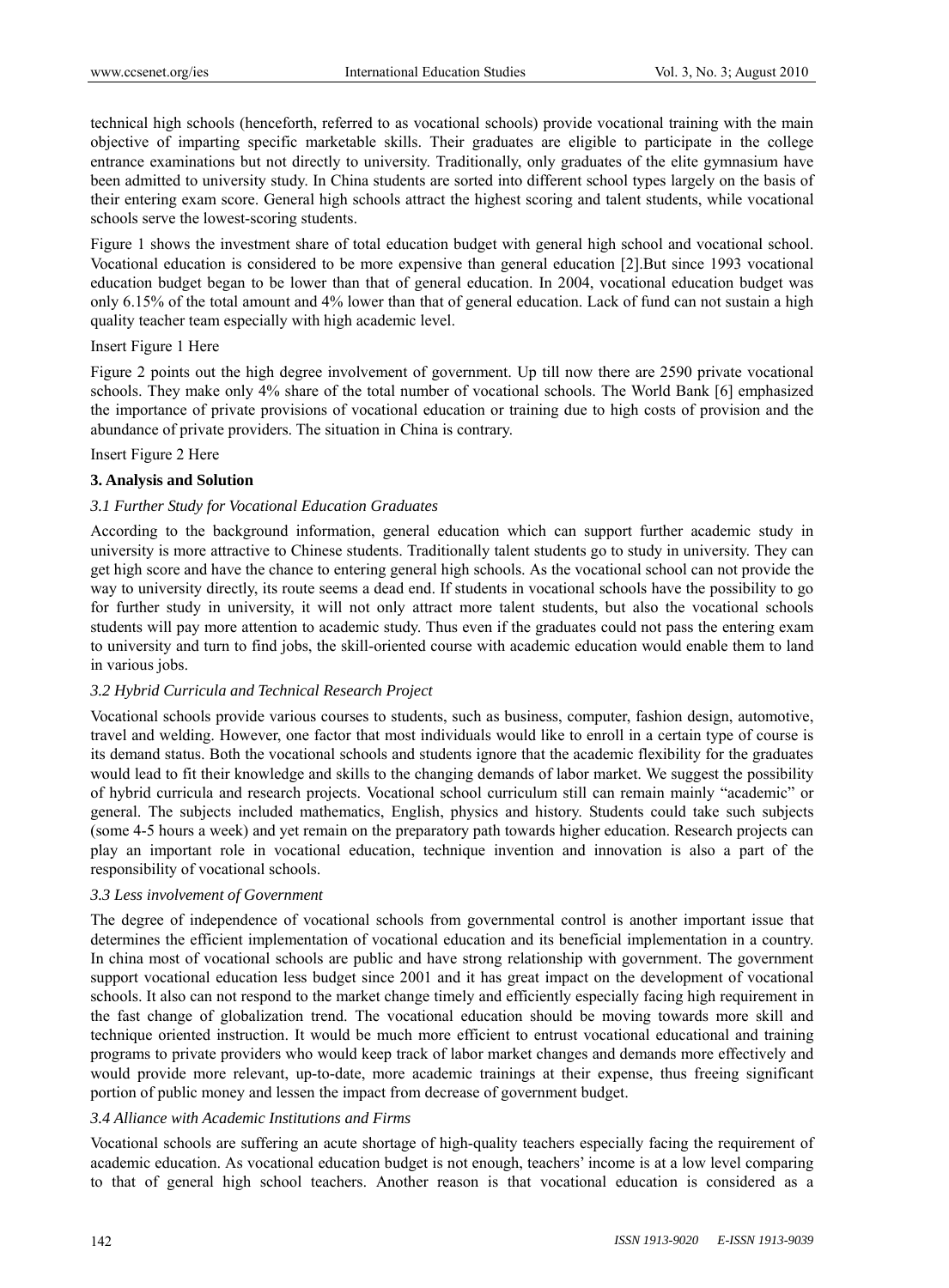second-class education that makes it difficult to employ high quality teachers. Independence of vocational schools from governmental control can partially solve this problem due to more investment from private fund. We suggest that emphasizing general and academic knowledge over industry and vocational skills by aligning academic institutions and firms is way to bring high quality instructors. Professors and teachers from universities and generally high schools can greatly support academic teaching task in vocational schools. This is also a way to get full use of high quality teaching resource in China. Local business leaders can be volunteers in schools, thus the linkages with enterprises and universities, incentives to attract and retain qualified instructors and students and forms good feedback systems.

## **4. Conclusion**

Following noteworthy conclusions can be drawn from the overall discussions in the paper. Several significant reasons of lack of academic education in vocational schools could be summarized as follows: shortage of investment from society and high degree involvement of government, the curricula is without of academic flexibility, students are sorted into different school types largely on the basis of their entering exam score and vocational schools are treat as second-class schools. Vocational schools are in shortage of high-quality teachers and instructors.

To tackle the above shortcoming several suggestions have been made. Decrease the involvement of government; setting hybrid curricula and providing technical research project; providing attractive option that the possibility to study further in university for vocational school graduates; emphasizing general and academic knowledge over industry and vocational skills by aligning academic institutions and firms.

## **5. Acknowledgements**

Mission thanks to my tutor, the Professor Zeng guoping. Thanks to my husband, Wang sen, without your comprehension and help, I can not accomplish this paper. Thanks to my family members and my friends, without the support from you, I can not finish this paper. Thanks to the editor, without your work, I can not submit this paper.

#### **References**

K.A.Telen. (2004). *Beyond continuity: Institutional change in advanced political economies*. Oxford University Press.

Oketch.M, Book review of Vocationalisation of Secondary Education Revisited. *Technical and Vocational Education and Training. Issues, Concerns and Prospects.* 2005, pp. 138-156.

Lauglo,J. (2008). Revisiting the Vocational School Fallacy. *Annual conference of the Comparative and International Education Society*. 3 (4): 13-26.

Foster, P. (1965). The vocational school fallacy in development planning. *In C. Education and economic development.*2(4)142-166.

Sara Jane McCaffrey. (2009). The Politics of Education and Training Reform in Advanced. *Industrial Economics*. 2(3):97- 128

World Bank. *(*1991). Vocational and technical education and training: A World Bank policy paper. *The world bank.*

Min, W. & Tsang, M.C. **(**1990). Vocational Education and Productivity: A Case Study of the Beijing General Auto Industry Company*, Economics of Education Review*, 9, pp. 351-364



Figure 1. budget of vocational and general education in total education budget share